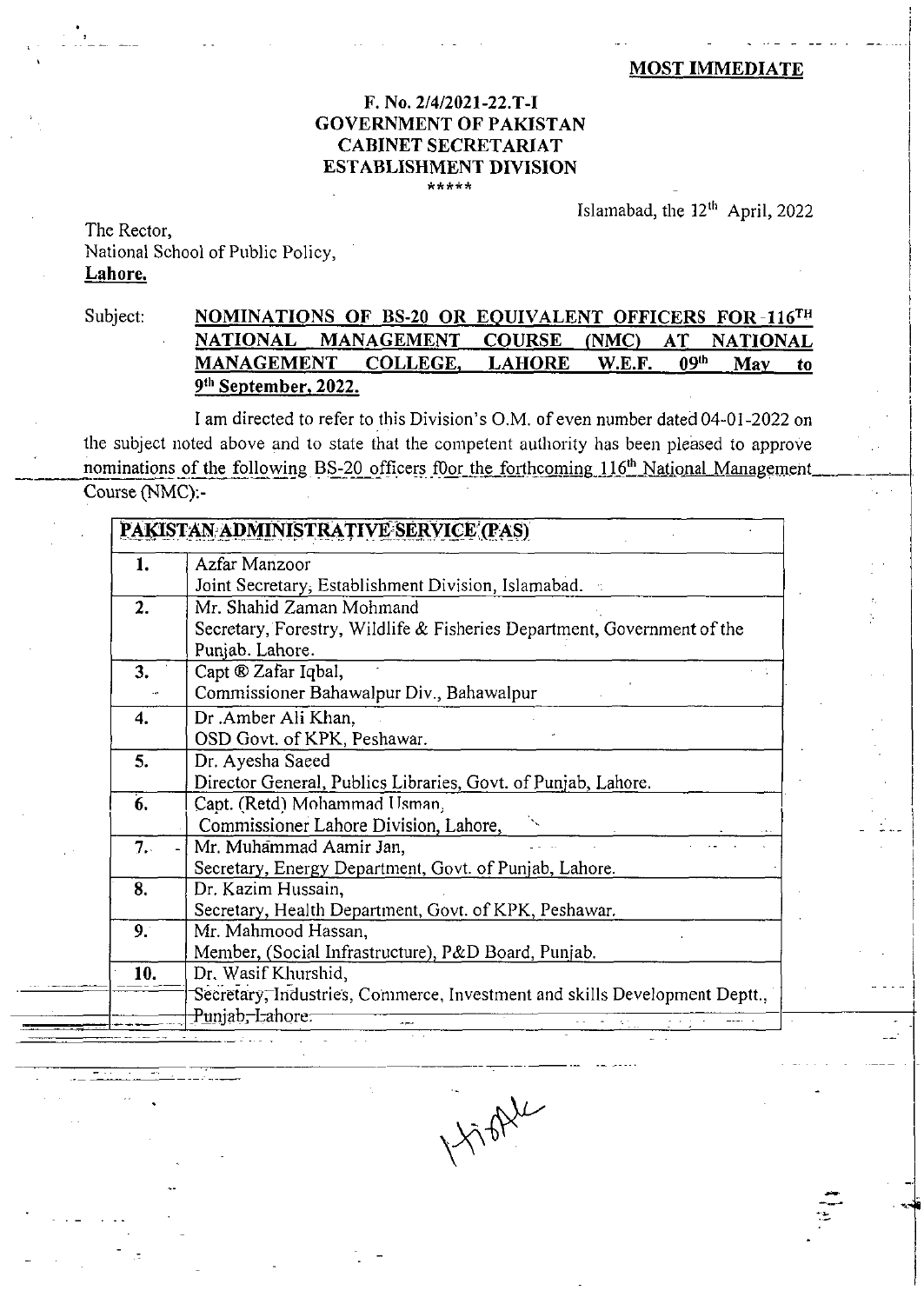| POLICE SERVICES OF PAKISTAN (PSP) |                                                                             |  |  |  |
|-----------------------------------|-----------------------------------------------------------------------------|--|--|--|
| 11.                               | Mr. Shariq Jamal                                                            |  |  |  |
|                                   | DIG (Traffic), Punjab, Lahore                                               |  |  |  |
| 12.                               | Mr. Suleman Sultan Rana,                                                    |  |  |  |
|                                   | At the disposal of FIA.                                                     |  |  |  |
| 13.                               | Mr. Imran Mahmood,                                                          |  |  |  |
|                                   | DIG (Internal Accountability Branch), Govt. of Punjab, Lahore               |  |  |  |
| 14.                               | Mr. Muhammad Kamran Khan,                                                   |  |  |  |
|                                   | Chief Admn Officer, Punjab Safe Cities Authority, Lahore.                   |  |  |  |
| 15.                               | Mr. Khurram Shakoor,                                                        |  |  |  |
|                                   | At the disposal of NSPP, Lahore on deputation basis.                        |  |  |  |
|                                   | SECRETARIAT GROUP (SG)                                                      |  |  |  |
| 16.                               | Mr. Muhammad Lakhkar Khan Hoti                                              |  |  |  |
|                                   | DG, PPARC, Estt. Division, Islamabad.                                       |  |  |  |
| 17.                               | Mr. Nadeem Ahmad Malik,                                                     |  |  |  |
|                                   | Chief, National Commission on the status of Women, (NCSW) Islamabad.        |  |  |  |
| 18.                               | Dr. Mirza Ali Mahsud,                                                       |  |  |  |
|                                   | Joint Secretary, Religious Affairs Division, Islamabad                      |  |  |  |
| .19.                              | Mr. Tahir Ehsan,                                                            |  |  |  |
|                                   | Joint Secretary, Interior Division, Islamabad.                              |  |  |  |
|                                   | FOREIGN SERVICE OF PAKISTAN (FSP)                                           |  |  |  |
| 20.                               | Mr. Ahmed Amjad Ali,                                                        |  |  |  |
|                                   | Ambassador, Parep Baghdad                                                   |  |  |  |
| 21.                               | Mr. Imran Haider,<br>Ambassador, Parep Dushanbe                             |  |  |  |
| 22.                               | Mr. Suljuk Mustansar Tarar,                                                 |  |  |  |
|                                   | Ambassador, Parep The Hague                                                 |  |  |  |
| 23.                               | Mr. Muhammad Khalid Ejaz,                                                   |  |  |  |
|                                   | Ambassador, Beunos Aires                                                    |  |  |  |
|                                   | PAKISTAN AUDIT & ACCOUNTS SERVICE (PA&AS)                                   |  |  |  |
| 24.                               | Ms. Fauzia Saleem Khan,                                                     |  |  |  |
|                                   | CMA (HIT), Taxila.                                                          |  |  |  |
| 25.                               | Mr. Khalid Mehmood,                                                         |  |  |  |
|                                   | Chief of Audit, FESCO, Faisalahad                                           |  |  |  |
| 26.                               | Mr. Umar Zafar Sheikh,                                                      |  |  |  |
|                                   | At the disposal of NAB, Islamabad.                                          |  |  |  |
| 27.                               | Mr. Tariq Bashir Chattha,<br>Director General (B&A), AGP Office, Islamabad. |  |  |  |
|                                   | <b>INLAND REVENUE SERVICE (IRS)</b>                                         |  |  |  |
| 28.                               | Ms. Laila Ghafoor,                                                          |  |  |  |
|                                   | Commissioner Corporate Tax office, Lahore                                   |  |  |  |
| 29.                               | Mr. Ishtiaq Ahmed Khan,                                                     |  |  |  |
|                                   | Commissioner, IR (Legal), LTO, Lahore.---                                   |  |  |  |
| 30.                               | Mr. Najeeb Ahmad Memon,                                                     |  |  |  |
| 31.                               | Commissioner, IR, Benami Zone-III, Karachi<br>Mr. Zubair Bilal,             |  |  |  |
|                                   | Director, Directorate of Intelligence Investigation (IR), Multan.--         |  |  |  |
|                                   |                                                                             |  |  |  |

Hings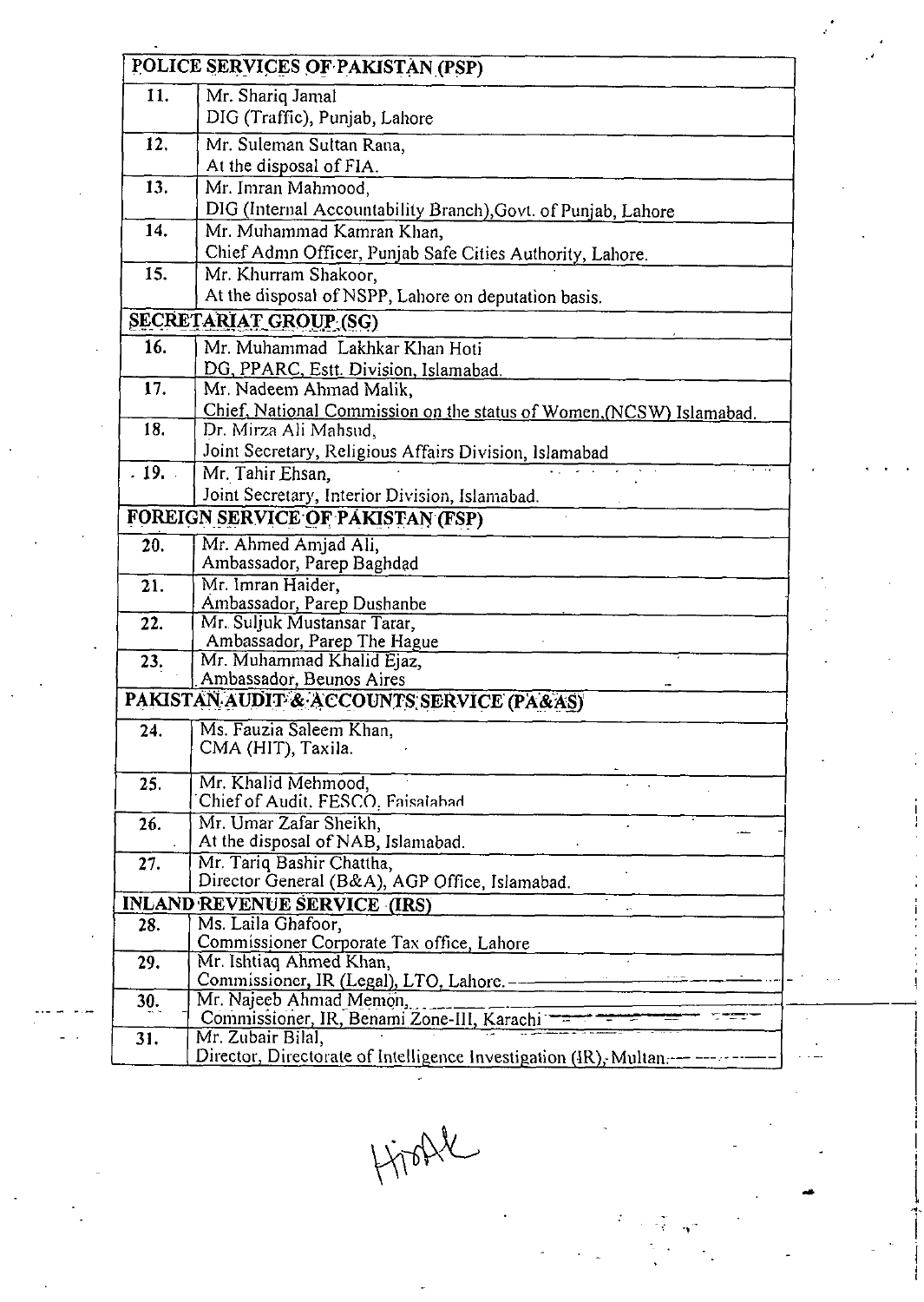|      | PAKISTAN CUSTOM SERVICE, (PCS)                                                |  |  |  |  |
|------|-------------------------------------------------------------------------------|--|--|--|--|
| 32.  | Mr. Fayyaz Anwar,                                                             |  |  |  |  |
|      | Director, Directorate of Internal Audit-North (Customs), Islamabad.           |  |  |  |  |
| 33.  | Mr. Khalid Hussain Jamali, Member (Technical), Customs Appellate              |  |  |  |  |
|      | Tribunal, Quetta Bench, Quetta.                                               |  |  |  |  |
|      | MINISTRY OF RAILWAYS                                                          |  |  |  |  |
|      | (Commercial & Transportation Group)                                           |  |  |  |  |
| 34.  | Mrs. Maryam Gilani,                                                           |  |  |  |  |
|      | Chief Customer Facilitation Manger (CCFM), Pakistan Railways, HQs.            |  |  |  |  |
|      | Lahore.                                                                       |  |  |  |  |
|      | <b>MINISTRY OF RAILWAYS</b>                                                   |  |  |  |  |
|      | (Civil Engineer Department)                                                   |  |  |  |  |
| 35.  | Mr. Muhammad Irfan- ul Haq,                                                   |  |  |  |  |
|      | Chief Engineer/ Open Line Hqs. Office Lahore.                                 |  |  |  |  |
|      | <b>MINISTRY OF RAILWAYS</b>                                                   |  |  |  |  |
|      | (Mechanical Engineering Department)                                           |  |  |  |  |
| 36.  | Mr. Muhammad Yusuf,                                                           |  |  |  |  |
|      | Managing Director (PAEMS), Moghalpura, Lahore.                                |  |  |  |  |
|      | POSTAL SERVICE                                                                |  |  |  |  |
| 37.  | Ms. Iram Tariq,                                                               |  |  |  |  |
|      | General Manager, Postal Life Insurance Company Limited, Lahore.               |  |  |  |  |
|      | MILITARY LAND & CANTONMENT: (ML&C)                                            |  |  |  |  |
| 38.  | Dr. Saima Shah,                                                               |  |  |  |  |
|      | Director Land Headquarter ML&C, Rawalpindi                                    |  |  |  |  |
|      | <b>MINISTRY OF WATER'&amp; RESOURCES</b>                                      |  |  |  |  |
| 39.  | Mr. Ather Hameed,                                                             |  |  |  |  |
|      | Engineer Advisor (Civil), M/o Water & Resources, Islamabad                    |  |  |  |  |
|      | <b>MINISTRY OF HOUSING'&amp; WORKS</b>                                        |  |  |  |  |
| 40.  | Mr. Anwar-ul- Haq Azim,                                                       |  |  |  |  |
|      | Chief Eng. Pak PWD, Islamabad.                                                |  |  |  |  |
|      | NATIONAL ACCOUNTABILITY BUREAU (NAB)                                          |  |  |  |  |
| 41.  | Mr. Tariq Hamid Butt,                                                         |  |  |  |  |
|      | Director, NAB H.Q, Islamabad                                                  |  |  |  |  |
|      | <b>ELECTION COMMISSION OF PAKISTAN</b>                                        |  |  |  |  |
| 42.  | Abdul Qayyum Shinwari,                                                        |  |  |  |  |
|      | (JPEC (Elections), Govt. of Balochistan, Quetta<br>Mr. Muhammad Farid Afridi, |  |  |  |  |
| 43.  |                                                                               |  |  |  |  |
|      | (JPEC (Elections), Govt. of Khyber Pakhtunkhwa, Peshawar                      |  |  |  |  |
|      | <b>INTELLIGENCE BUREAU (IB)</b>                                               |  |  |  |  |
| 44.  | Mr. Abu Nasr Shuja Akram,                                                     |  |  |  |  |
|      | Deputy Director General, Intelligence Bureau, Islamabad.                      |  |  |  |  |
|      | Govt. of the PUNJAB                                                           |  |  |  |  |
|      | $PMS$ (Ex-PCS) (BS-20)                                                        |  |  |  |  |
| 45.  | Shaukat Ali,                                                                  |  |  |  |  |
|      | Member, Punjab Service Tribunal (PST), Lahore                                 |  |  |  |  |
|      | PMS $(EX-PSS)$ $(BS-20)$                                                      |  |  |  |  |
| -46. | Mr-Muhammad-Naeem Ghaus,                                                      |  |  |  |  |
|      | Special Secretary, Higher Education Department, Lahore                        |  |  |  |  |
|      |                                                                               |  |  |  |  |

HisAX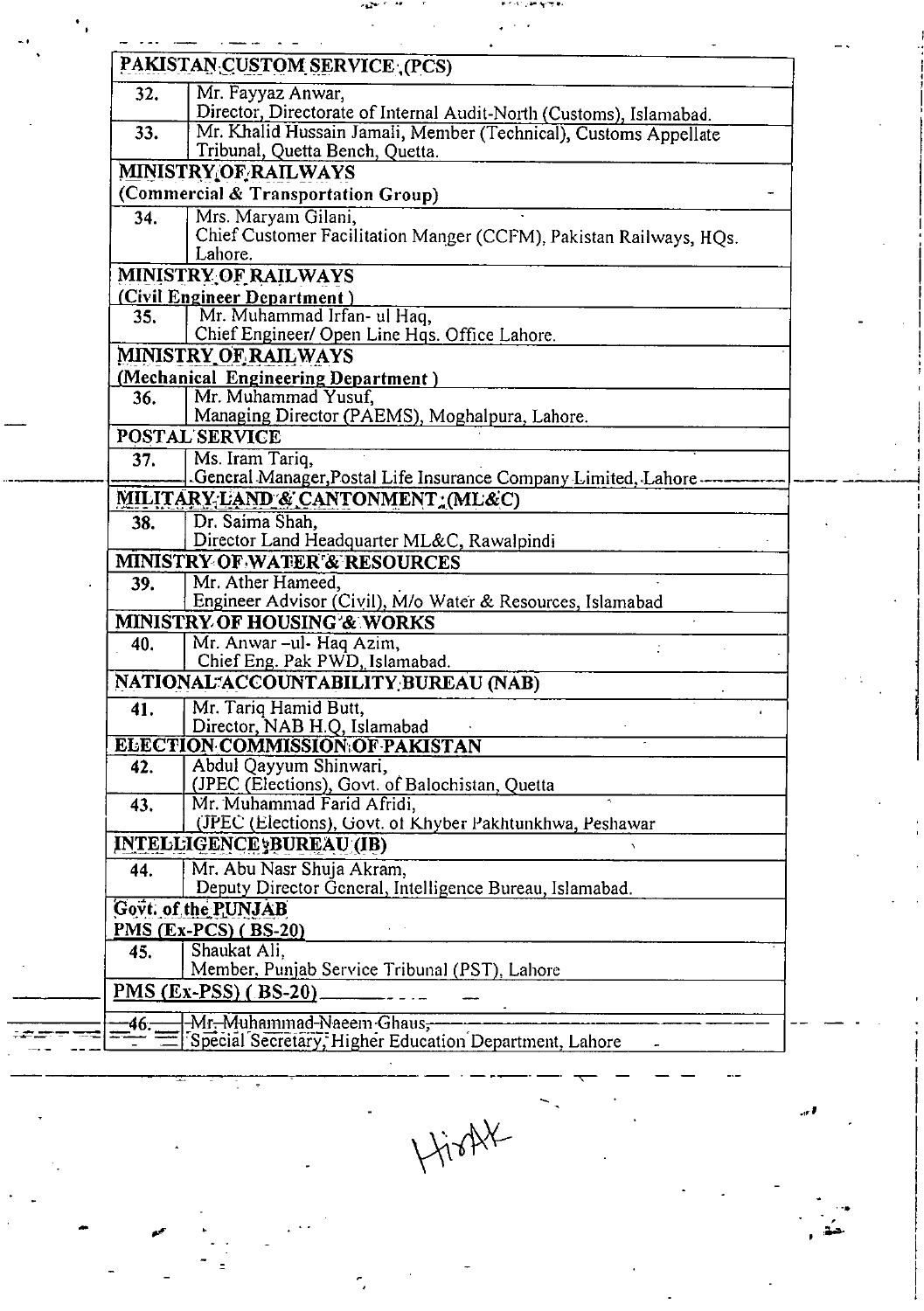|     | Govt. of SINDH                                                                                                            |
|-----|---------------------------------------------------------------------------------------------------------------------------|
| 47. | Mr. Ghulam Mustafa Phull,<br>Ex-PCS (BS-20), Commissioner, Sukkur Division                                                |
| 48. | Dr. Niaz Ali Abbasi,<br>Ex-PCS (BS-20), Managing Director, Zulfiqarabad Development Authority,<br>Govt. of Sindh, Karachi |
|     | Govt. of Balochistan                                                                                                      |
| 49. | Mr. Kambar Dashti,<br>OSD, S&GAD, Govt. of Balochistan, Quetta                                                            |
| 50. | Mr. Arshad Hussain Bugti,<br>OSD S&GAD, Govt. of Balochistan, Quetta                                                      |

2. The course will be commencing w.e.f 09-05-2022 (Report on 08-05-2022). The nominated officers are required to contact Mr. Rana Akbar Ali, (Mobile/Whatsapp no. 0321 4088255) of National School of Public Policy, Lahore (NSPP) immediately so that a Whatsapp Group of  $116<sup>th</sup> NMC$  can be created for ease of communication of instructions and clarifications regarding joining/reporting/Zero week for orientation.

3. Rule 22 of Civil Servants (Promotions) Rules 2019 delineates the procedure to be followed, in case an officer declines to proceed on mandatory training.

> (1) The provincial governments or as the case may be, the ministries, divisions and departments concerned may make a request for deferment from training of a civil servant only ONCE.

> (2) Any relaxation of sub-rule (1) shall require specific approval of the Prime Minister.

4. Further according to Rule 8 (b) of the Civil Servants Promotion (BPS-18 to 21) Rules, 2019 the officer **who fails thrice** for any reason to attend the mandatory training will be recommended for supersession.

5. In case, an officer wants to get his name withdrawn from the course, he should send his request through proper channel as given in serial no. 3 above by 22-04-2022 so that next in merit can be considered and no slot goes wasted. Withdrawals after that will not be considered.

6. The above nominations are subject to provision of latest Annual Medical Examination Reports to be submitted to  $\frac{1}{SFP}$ .<br>7. **It has been decided by the N** 

It has been decided by the NSPP that the course is planned to be held on **physical mode for its entire duration and all the nominated officers will attend the course on-campus.** 

8. All the officers nominated for  $116<sup>th</sup> NMC$  at NSPP, Lahore are suggested/required to get themselves vaccinated against Covid-19, before the start of the course.

HisAK

.-

8. All the officers nominated for 110<sup>th</sup> NMC at NSPP, Lahore are suggested/required<br>to get themselves vaccinated against Covid-19, before the start of the course.<br>9. The course fee is Rs. 1,000,000/- per participant-which The course fee is Rs. 1,000,000/- per participant which covers the boarding and lodging expenses at the National Management College Hostel and expenses on mandatory inland/foreign study tour. The payment of course fee in r Dr. U. O. U. There is a respect to the series the boarding and the Management College Hostel and expenses on mandatory<br>
ment of course fee in respect of officers of occupational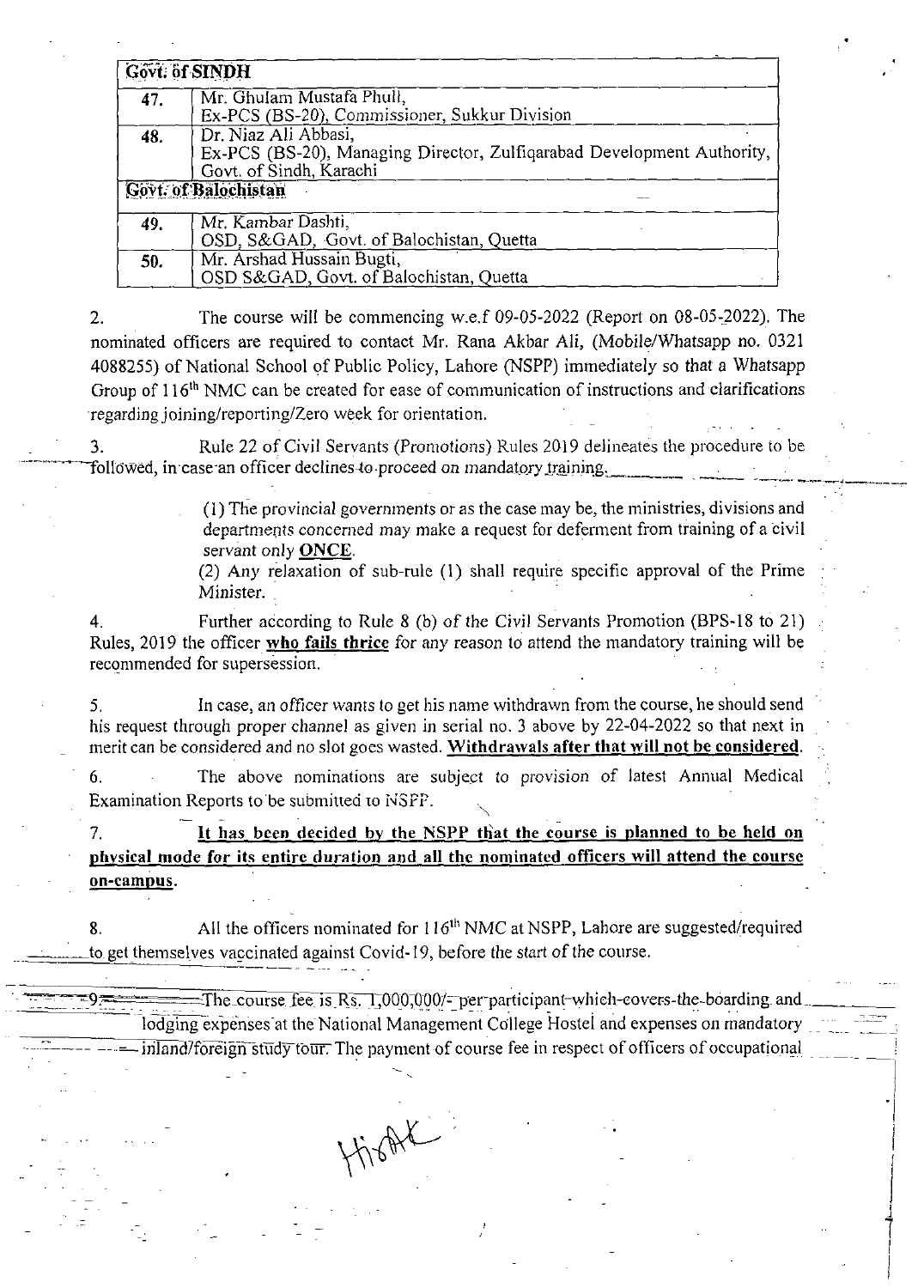groups and ex-cadre officers of all Ministries/Divisions and their attached departments will be made by the Establishment Division. While fee for the officers of the Provincial Governments and autonomous bodies/organizations etc. nominated for the course shall be arranged by their respective Government/ $\hat{O}$ rganization to the Director General, NIM NMC, Lahore through Bank draft/ cross cheque / pay order at the time of joining the course by the officer concerned or as early as possible.

10. As per the Prime Minister's directive, issued vide this Division's DO letter No.5/11/2000-T-II/T-I dated 10-06-2014 and this Division's OM No. No.5/11/2000-T-II/T-I dated 11-07-2019, all Ministries/Divisions/ Departments are bound to relieve the officers on their selection for training course without fail. The Ministries/ Divisions / Departments shall make stopgap arrangements, as the nominated officers are not required to attend their offices while undergoing training. Non-compliance of the directions of the Prime Minister can attract disciplinary proceedings under the Government Servants (E&D) Rules, 2020. ~p

**(Dr. Hira Anwaar)**  Section Officer (T-I) **.\_\_\_\_\_\_\_i\_** -.-- - - ----- -

## Copy to:-

~

- 1. The Secretary, President's Secretariat (Public), Islamabad.
- 2. The Secretary to the Prime Minister, Prime Minister's Office, Islamabad.
- 3. The Auditor General of Pakistan, Office of the Auditor General of Pakistan, Islamabad.
- 4. The Chairman, Federal Board of Revenue, Islamabad:

 $~\cdot$  .

- 5. The Chairman, National Accountability Bureau, Islamabad.
- *6.* The Director General, Intelligence Bureau, Islamabad.
- 7. All the concerned Federal Secretaries, Ministries/Divisions, Islamabad/Rawalpindi.
- 8. All the Chief Secretaries Punjab, Sindh, Khyber Pakhtunkhwa and Balochistan.
- 9. The Inspectors General of Police, Punjab, Sindh, Khyber Pakhtunkhwa NH & Motorways Police, Islamabad

-. -. ~ - . ... ~ ~

. ~ - ~ ~- -- .. . .- -~ ~ ~

- 10. All the Secretaries (Services) Punjab, Sindh, Khyber Pakhtunkhwa and Balochistan.
- 11. All Joint Secretaries, Establishment Division, Islamabad.
- 12. All concerned officers.

.. . . . . .. . . .... . -~ ~ .- - ~- ~

- 13. The DS, Training and Coordination, NMC, Lahore. \,
- 14. Director (PD), Establishment Division, Islamabad.
- 15. Director (IT), Establishment Division, Islamabad.
- 16. SPS to Secretary, Establishment Division, Islamabad.
- 17. SPSs to Additional Secretaries (I&II), Establishment Division, Islamabad.

- ~ . - . - - - . ~ . -. .. . . ~. ~ . . .. - -. - ~~. . ~. - **(Dr. Hira Anwaar)** 

 $\frac{\text{Dr. Hira An}}{\text{Section Office}}$  $+ \sqrt{8}$ <br>(Dr. Hira)<br>Section-Off